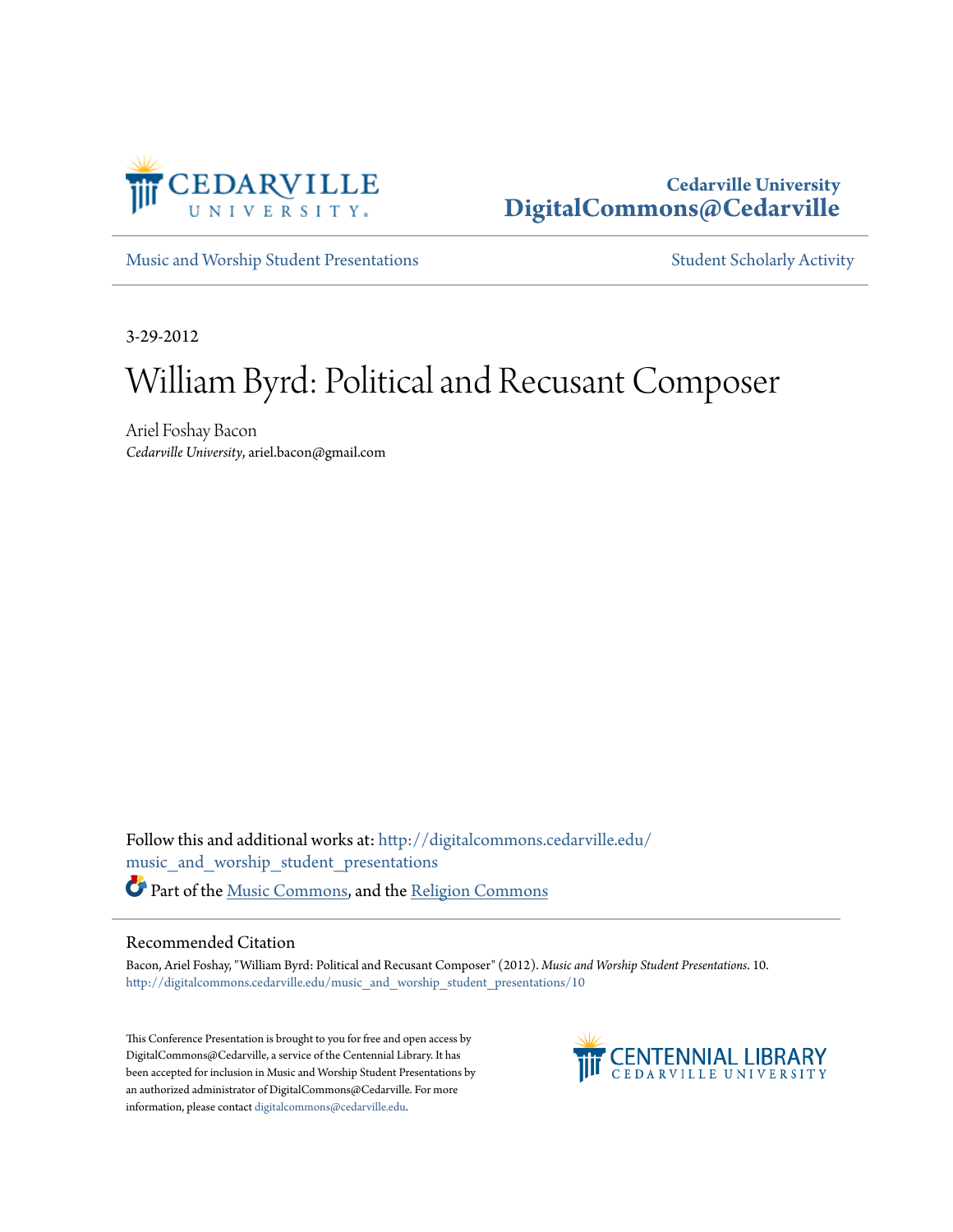Proceedings of The National Conference On Undergraduate Research (NCUR) 2012 Weber State University, Ogden Utah March 29-31, 2012

### William Byrd: Political and Recusant Composer

Ariel Foshay Bacon Music and Worship Cedarville University 251 North Main Street Cedarville, Ohio 45315

Faculty Advisory: Dr. Sandra Yang

#### Abstract

Amidst the pendulum of political and religious upheaval that pervaded England throughout the sixteenth and seventeenth century, William Byrd stands as one of the best loved and lauded composers. Byrd succeeded in the secular and sacred realms, contributing great works to the Anglican Church, popularizing the English madrigal and producing prolific amounts of sacred music. However, in a time where one's religious beliefs were often linked with political loyalty, Byrd defied his monarch's established and enforced Protestant religion, composing politically charged music for recusant use in clandestine Catholic Church services. His themes were aligned with the Jesuit mission and his texts were often drawn from the lips of martyred Catholics at the gallows; their last words forever immortalized by Byrd for the furthering of the Jesuit cause and the counter-reformation. The examination of sources by prominent Byrd scholars, an analyses of Byrd's 'political' compositions and a study of the social and historical background are used to place Byrd within the appropriate context, prove his recusant and political leanings, and analyze his precarious relationship with the English monarch, Elizabeth I. It is shown that Byrd could not have proceeded with his recusant practices, personally or musically, had it not been for his status as a composer, as well as Byrd's shrewdness in procuring diplomatic relationships with high persons at court and with Queen Elizabeth I through the Chapel Royal. Finally, Byrd's success at writing for the Anglican Church service and popular secular music showcased his ability to take a moderate stance in situations that benefitted his status with the crown.

#### Keywords: William Byrd, Recusancy, Jesuits

#### 1. Body of Paper

The sixteenth- and early seventeenth-century composer, William Byrd, was the most celebrated and lauded English composer of his time.<sup>1</sup> Byrd succeeded in the secular and sacred realms, contributing great works to the Anglican Church, popularizing the English madrigal and producing prolific amounts of sacred music in Latin for forbidden and clandestine use by English Catholics.<sup>2</sup> Though some of his earlier compositions display his religious preference, Byrd's politically charged compositional activism became more daring and productive during his last decade of living in London, and after his retirement from the Chapel Royal, when he settled at Ingatestone in Essex near his recusant patron Sir John Petre.<sup>3</sup> During this last period in his life he published his *Cantiones sacraes* motet collections, his Masses for three, four and five voices, and his *Gradualia* Books I and II. Of these, the first and last collections contained motets whose subjects were politically charged.<sup>4</sup>Other motets included in these collections were based on "gallows texts."<sup>5</sup> These were the rather obscure texts from scripture that were taken from the last words of executed Catholic martyrs <sup>6</sup> Byrd risked persecution in the form of severe punishment, torture, and execution with his musical defiance and recusant practices.<sup>7</sup> There is unanimous sentiment among William Byrd scholars that the composer could not have safely and successfully attempted to convey his religious and political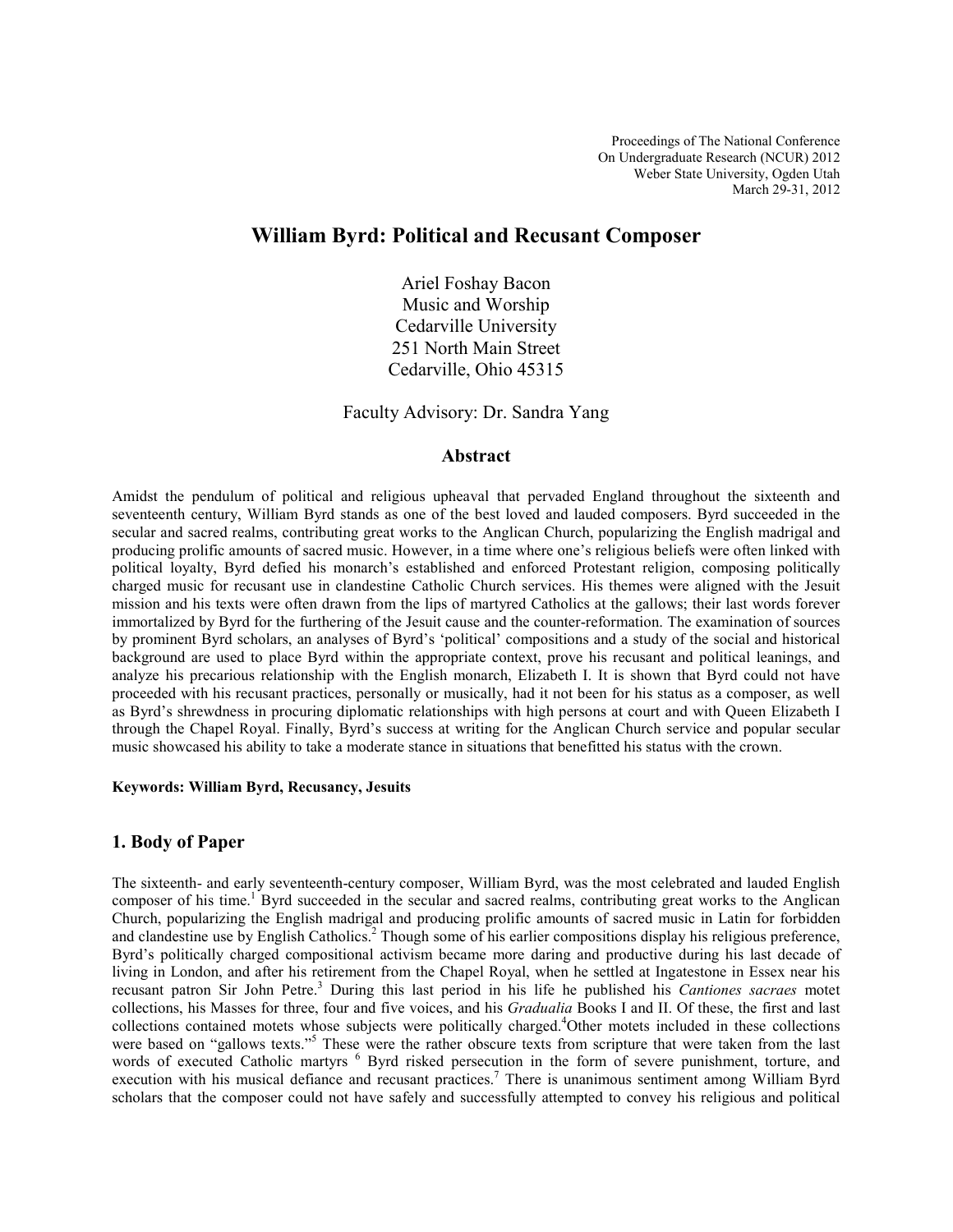passion for the Catholic cause, as he did so blatantly, had it not been for his status as a composer. Byrd scholar Joseph Kerman states in *Music and Politics: The Case of William Byrd*, "The efficacy of Byrd's politics was made possible by the quality of his music."<sup>8</sup> There are two more reasons why Byrd received political amnesty despite his thinly veiled opposition to the crown's preferred religion. First, Byrd's shrewdness allowed him to procure diplomatic relationships with high persons at court and with Queen Elizabeth through the Chapel Royal. Second, Byrd's success at writing both for the Anglican Church service and popular secular music showcased his ability to take a moderate stance in situations that benefitted his status with the crown positively.

 The political climate during Byrd's era was plagued with religious inconsistency and political upheaval. In *Music and Politics* Kerman uses the analogy of a pendulum to describe the maneuverings of the monarchy.<sup>9</sup>This description casts an especially appropriate picture, considering the religious turmoil that followed Henry VIII's decision to abolish ties with Rome and set himself up as the head of the English Anglican Church. The monarchy swung back and forth from Protestantism to Catholicism after each heir's ascension. After a harsh, bloody reign by the staunchly Catholic Mary I, Elizabeth I reinstated Protestantism. At the beginning of Elizabeth's reign she was loath to intrude upon the conscience of her subjects, keeping a rather lenient and tolerant policy on religion.<sup>10</sup>All she demanded was loyalty to the crown. However, English Catholics that refused to publically yield their religious allegiance to Rome and attend the Anglican services were labeled recusant—the word comes from the Latin, *recusare*—which means, "to refuse."<sup>11</sup>

 Byrd was a steadfast recusant. Born in 1540, it is probable that Byrd was at St. Paul's (Catholic) Cathedral with his brothers John and Symond, and learned to play the keyboard instruments while he was a chorister there.<sup>12</sup> Though the details of his early years are somewhat ambiguous, there is reason to believe that he was connected with the Chapel Royal during the end of Mary's reign in 1558.<sup>13</sup> He also apprenticed under Thomas Tallis, a venerable English composer about whom scholars have recently speculated was secretly Catholic himself.<sup>14</sup> Under Elizabeth I he was appointed the choirmaster and organist for the Lincoln Cathedral in 1563, later leaving that appointment in 1572 for the prestigious position as Gentleman of the Chapel Royal, where he was served as the co-organist with Tallis. As a teen, he collaborated with two members of the Chapel Royal, William Mundy and John Sheppard, in a setting of a psalm for four male voices. This was a liturgical piece that would have been performed for Easter week.<sup>15</sup>This collaboration with Mundy and Sheppard was impressive because it proved the young Byrd to be musically gifted and able to work with more mature composers. Furthermore, by writing inspired liturgical music for the most important Catholic rite on the Church Calendar, Byrd positioned himself well with Mary I during a precarious time. These character traits would prove beneficial to him throughout his career.<sup>16</sup>

 This youthful example was not only a sign of diplomatic intelligence, but also of strong conviction, as Byrd showed strong signs of his Catholic sympathies. According to Kerry McCarthy in her article, "William Byrd the Catholic," Byrd thrived under Queen Mary's reign, as she had a "taste for elaborate Latin Church music," for the Catholic service.<sup>17</sup> Though Byrd did not seem to have a problem with writing for the Anglican service, as he certainly did later at Lincoln Cathedral, his composing for Latin Church music was less a matter of preference than it was matter of personal conviction. Byrd himself attested to this when he wrote this preface in a 1605 motet book, "with soundest judgment, Alexander forbade that he should be painted or cast in bronze by anyone but Apelles or Lysippus. Likewise, it was not permitted for me to fulfill my office in any other way but to adorn divine things with the highest art of which I was capable."<sup>18</sup> For Byrd, Catholic liturgical music was that higher art. Like sculptor Lysippus and painter Apelles, who brought perfection to the Hellenistic portrait of Alexander the Great, Byrd believed that he was gifted to bring perfection to the words of God, and the only true way to accomplish this was to write for the Catholic liturgy. However, in musical doctrine, just as in religious doctrine, there was disagreement. Under the Protestant rule in England, Catholic music was considered too cluttered. The propensity to obscure the text with 'excessive' polyphony and imitation was considered inappropriate for the purpose of music in church. According to the Rev. J. Powell Metcalf, the purpose of the established English church was to "bring the doctrines of the Church—that appointed instrument for the salvation of souls—to bear pointedly, intelligibly, personally, on the mean and unlearned as on the instructed scribe."<sup>19</sup> In other words, the depiction of meaning, rather than the ornamentation of meaning, was held supreme.

 However, it was a common theological idea that how people worshiped reflected and even determined what they believed (*Lex orandi, lex credendi).* McCarthy writes that "public prayer was, as it had been for centuries in prereformation England, inextricably linked with music-making," and that "in such volatile times, the outward practices of worship were often the only touchstone for inward loyalty."<sup>20</sup> Thus the music used in worship could be viewed as an outward proof of one's allegiance toward either the queen or the pope. According to William Sheils in an essay on Catholicism and recusancy, Catholicism was effectively outlawed due to the increased "anti-popery of the governing classes founded on the identification of the pope as the Anti-Christ and the evidence of Catholic plots against the regime involving foreign, usually Spanish, intervention."<sup>21</sup> Under the Act of Uniformity of 1559, this act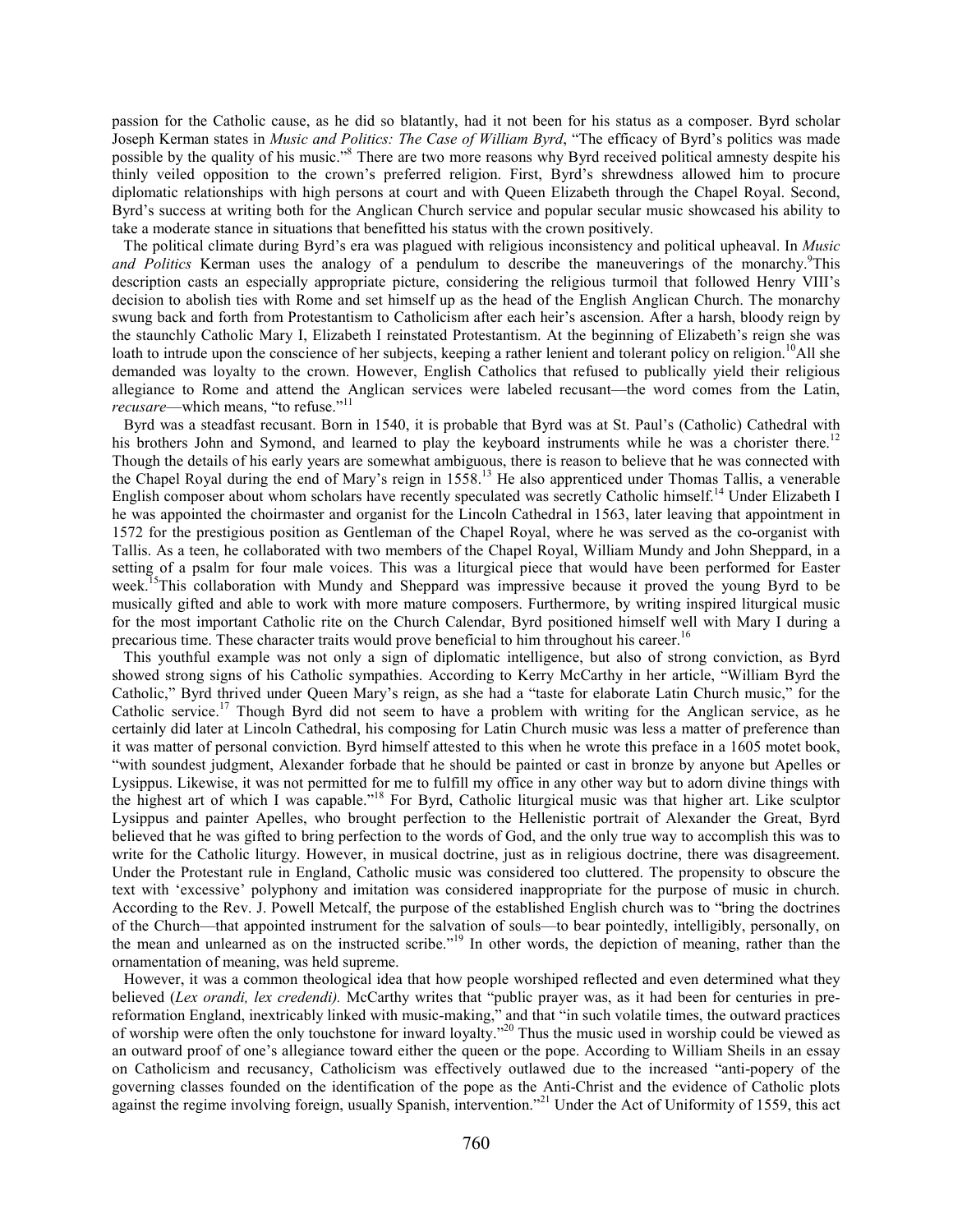of recusancy resulted in a fine of twelve pence for every Sunday service willfully missed.<sup>22</sup> The Act of 1563 added more severity to the legislation, imposing a larger fine on anyone who attended mass, and the priests who administered the service liable of the death penalty. The Act of 1581 imposed even larger fines on the Catholic laity and equated the activities of priests with treason. Finally, laws passed in 1585 declared that any priests in Wales or England were guilty of treason *ipso facto* and any who were found harboring them would be charged the death penalty. Sheils states that this last Act "represented the culmination of Elizabethan legislation against Catholics."<sup>23</sup> It is interesting to note that though it seems that Elizabeth favored religious leniency after her elder sister's notoriously bloody reign, the anti-recusancy laws were passed only during Elizabeth's rule. Therefore it must follow that she believed in and passed law based on the theological idea of *Lex orandi, lex credendi*.

 Byrd did encounter some legal problems as a result of his opposition to the monarch's religion. In David Mateer's essay, "William Byrd's Middlesex Recusancy*,"* Mateer details the extent to which Byrd and his household experienced legal duress due to their absence from church services, an action that culminated in their summons to court and warrants for their arrest on multiple occasions.<sup>24</sup> His servant, John Reason, was imprisoned and Byrd's name occurs on a list of known relievers of papists.<sup>25</sup> 'Relievers of papists' were those who housed Catholic priests, held services, or helped the Catholic cause in any monetary way. Byrd was even fined a sum of £200 for his lack of attendance.<sup>26</sup> Extraordinarily, Byrd 'religious delinquency' against the crown only came to light after he was appointed to the queen's Chapel Royal as a singer, composer, and organist. It seems that Byrd received great favor from Elizabeth I because of the prestige he brought to the court, and this favor protected him and his family against any serious harm. According to Kerman, Elizabeth used the Chapel as a diplomatic tool. She could impress foreign dignitaries, most of whom were Catholic, with her "high church" structure and music in Latin. It showed a political open-mindedness, balance, and religious conservatism.<sup>27</sup> Elizabeth was also accomplished on the virginal, and Byrd's keyboard music was the best to be had.<sup>28</sup> Byrd furthermore flattered the queen with many of his compositions. He wrote "This Sweet and Merry Month of May," the first English madrigal in her honor, set her own anthem to music to commemorate the defeat of the Spanish Armada, and wrote the Great Service, which was the grandest piece of Anglican music ever to be written, for the occasion of her thirtieth Accession Day.<sup>29</sup> Byrd and Tallis also dedicated their *Cantiones, quae ab argumento sacrae vocantur,* of 1575 to Elizabeth, and she in turn granted them joint ownership of a royal patent for publishing music, padding their financial pockets exceedingly well.<sup>30</sup> The royal patent also gave Tallis, Byrd, and their compositions a type of protected status.<sup>31</sup> Kerman writes, "whether or not Elizabeth personally cared about Byrd's music, she understood that the distinction of her chapel rested on him. In any case, if Elizabeth was persuaded that Byrd was England's pride she would have kept him in her good graces so long as, and just so long as, he stayed clear of anything treasonous."<sup>32</sup> Apparently she thought that recusancy was clear of treason, because according to Mateer, many of Byrd's indictments were halted due to the intervention of the queen.<sup>33</sup>

 The reason for the discriminatory legislation was due to the turbulence of the queen's reign. After Pope Pius V excommunicated Elizabeth I, absolving her Catholic subjects' obedience to her as queen, the loyalty of Catholics was judged solely on the grounds of their faith.<sup>34</sup> Also, as Kerman explains, "Elizabeth's reign was racked by the armed uprising of the Northern earls, by attempted invasion from Spain, by a series of plots to depose her, and by the fomentations of the Society of Jesus."<sup>35</sup> This society was born out of the Counter-Reformation, and its members were known as the Jesuits. They were trained in colleges abroad, ordained as priests, and then sent back to England to proselytize the country back to Catholicism, the 'old religion.' For most, this mission was at the expense of their lives.<sup>36</sup> Indeed, the last decade of Byrd's involvement in the Chapel Royal, the 1580s, were exceedingly grim for the recusants. Many 'missionaries' were martyred, including the infamous execution of Jesuit priest Edmund Campion. The Throckmorton and Babington plots failed, resulting in the execution of Mary Queen of Scots, and the Spanish Armada was defeated.<sup>37</sup> Music was a way for the downcast and marginalized society to express their laments, protests, and exhortations.

William Byrd, safely protected due to his prodigious musical ability and position at the Chapel Royal, was directly tied to the leaders of the society, their sympathizers, and musically bound to their mission.<sup>38</sup> Byrd was present at Hurleyford on July 14, 1586 when the Jesuit Leaders Henry Garnett and Robert Southwell arrived in England to begin their mission. He was even commemorated in a description of the event by Father William Weston as one who "sacrificed everything for the faith."<sup>39</sup> And Southwell and Garnett's twenty-year Jesuit mission in England corresponds with Byrd's political and religious output of his *Cantiones sacrae* I and II, the Masses, and his *Gradualia.*<sup>40</sup> It is even speculated that Byrd was somehow connected to the Throckmorton and Babington plots because the latter's recalcitrant instigator, Thomas Paget, was one of Byrd's patrons. Both plots were a treasonous attempt to free Mary Queen of Scots from imprisonment and assassinate Elizabeth I Whether he was involved or not, Smith states that Byrd suffered by the taint of association.<sup>41</sup> In a letter from a fellow recusant to Paget, the writer stated that, "of Mr. Byrd you are not worthy, and we take comfort in him as a lean-to by whom we are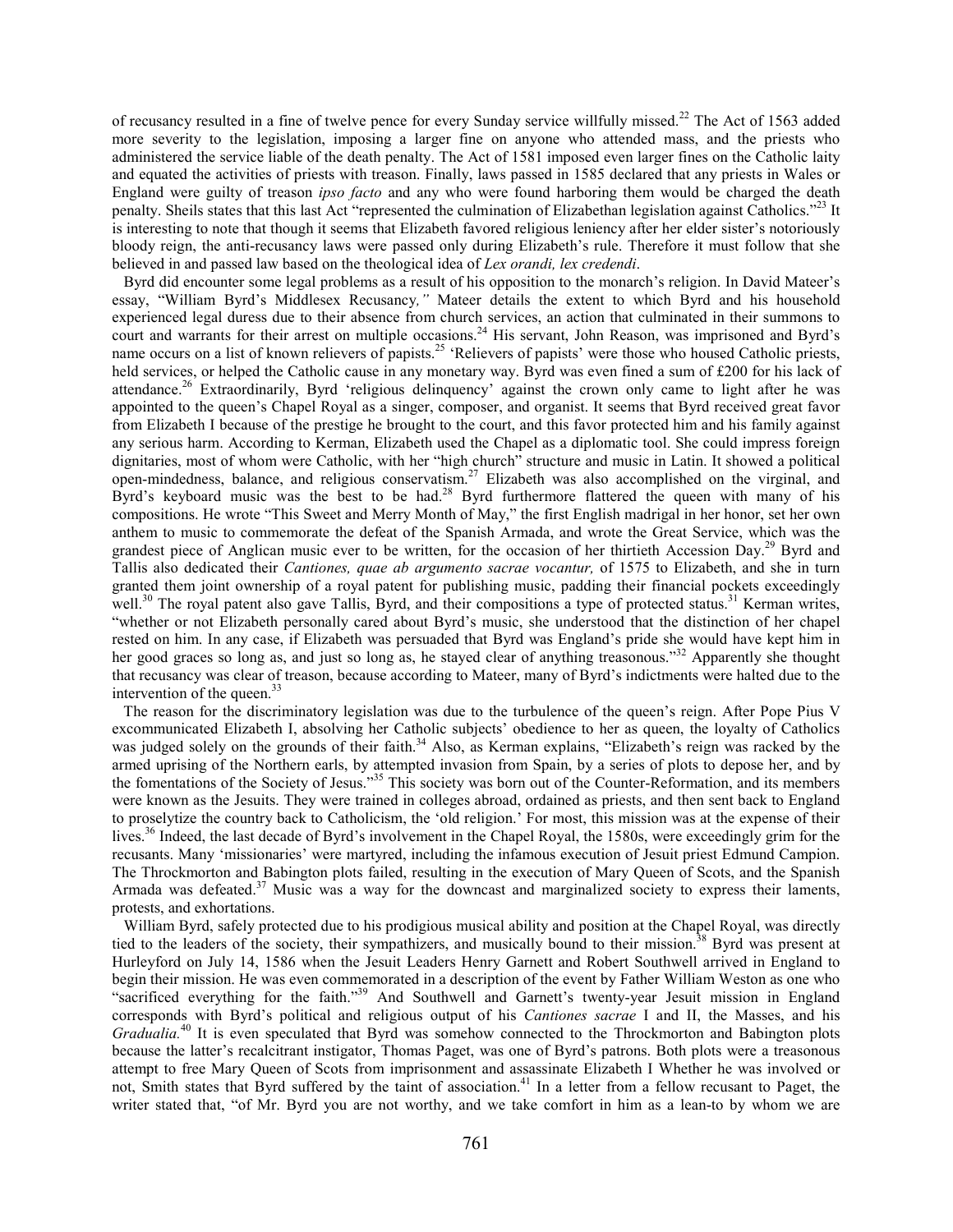relieved upon every casual wreck."<sup>42</sup> It can be clearly seen then, that although Byrd was the jewel of Elizabeth's court and the Chapel Royal, he was also the central ornament of the Jesuit mission, and bound by his personal convictions. This caused him to lead a double life, one that he accomplished through the texts and themes of his music. $43$ 

 He did this principally through the Latin motet, a genre that had no place in the Anglican Church service, but one that Byrd composed in prolifically.<sup>44</sup> Most of the motets were drawn from seemingly harmless biblical texts in Psalms, the prophetic books, and the Gospels, but he wasn't individually inspired when choosing them. In his essay "Byrd, the Catholics, and the Motet: The Hearing Reopened," a formidable source of the connection between Byrd and the Jesuits, Craig Monson explains that, "The words of Byrd's 'political' motets speak a language that turns out to have been much closer than previously realized to the rhetoric of other English Catholics, and especially of Jesuits such as Garnet and Southwell, both in their public and private communications. The existence of this common language helps explain how Byrd (or his priests or patrons) came to choose many of his texts, how others besides musicians could have known their sources, and also how such texts would have been 'heard' by Byrd and his fellow Catholics."<sup>45</sup>

 Indeed, Byrd used themes in his motets that correspond directly with Jesuit correspondence and publications, such as the Babylonian captivity, Egyptian captivity, liberation, the coming of God, and martyrdom.<sup>46</sup> There is an intriguing instance of this commonality that occurs between the Jesuits, Byrd, and the Holy Roman Empire. Monson explains how Southwell and Garnet would often make reference to the Catholic community as Jerusalem and to the individual as an Israelite. This is illustrated by a letter written in 1587 by Southwell that includes both Babylonian and Egyptian captivity references: " For upon the fluddes of *Babilon*, what cause have we, but layinge a side our myrth and musicke, to sitt & weepe, remembringe our absence, out of our heavenly *Sion*: In the vassalge and servilitye of *Egipt*, where we are so dayly oppressed with uncessante afflictions, & filthy workes."<sup>47</sup> This text, which is taken from Psalm 137 (Monson cites this as Psalm 136, which is correct if you are using the Latin Vulgate Bible), is used again in a musical correspondence between Byrd and the imperial Kappellmeister of the Holy Roman Empire, Phillippe de Monte. De Monte sent Byrd a series of verses that begin with "By the rivers of Babylon, there we sat down, yea, we wept, when we remembered Zion…" Byrd in turn, rearranged the motet and sent it back to De Monte, his music capturing the words of the Jesuits and reaching the leaders of Catholicism outside of England.<sup>48</sup> In another instance, his motet, "Unam petii a Domino," is taken from Psalm 26. The psalm cries for the right to worship freely in the house of the Lord forever (liberation). This text also adorned the title page of Catholic literature produced by Catholic promoter Robert Parsons. Kerman notes some of the other motets that Byrd wrote about the coming of God, including "Domine praestolamur adventum tuum," "Exsurge quare obdormis Domine," and the reprimanding "Vigilate, nescitis enim quando Dominus veniat."<sup>49</sup> The text of this latter motet (taken from Mark 13) was also directly quoted by Parson in *An epistle of the persecution of Catholicks*. Parson's letter commands the faithful to be diligent to the end, to "Looke aboute, watch and praye, for you know not when the tyme shalbe. But as I say to you, so I saie to all, be watchfull.<sup>50</sup>

 Diligence and solidarity were immensely significant to the Jesuit cause in light of the persecution that many recusants faced, and Byrd's most daring motets were those that commemorated martyrs' last words, or those that he pictorially composed to describe their gruesome executions. The first and most famous Jesuit martyr was Father Edmund Campion, who was hung, drawn, and quartered for treason with Ralph Emerson and Robert Persons, in 1581.<sup>51</sup> Afterwards, their bodies were left out over night to be desecrated further by animals and by those in search of holy relics.<sup>52</sup> This brutality outraged the Catholic community, and in his death Campion become not only a saint, but also a symbol of lament and steadfast faith. William Allen pays tribute to Campion and others in *A briefe historie of the glorious martyrdome of xii. reverend priests* by writing, "yea even their bodies…though hanging on ports, pinnacles, poles & gibbets, though torne of beasts and birdes: yet rest in peace, and are more honorable, sacred, and soveraine: then the embaumed bodies of what worldly state soever in their regal sepulchers."<sup>53</sup> Smith also states that the only appropriate works to commemorate Campion were those that "glorified his fidelity to the Catholic faith in the face of dismemberment and death."<sup>54</sup> Byrd dutifully paid homage to Campion in his English consort song, "Why do I use my paper, ink and pen," published in 1588, and in his large, four verse motet, *Deus, venerunt gentes / Posuerunt morticinia / Effuderunt sanguinem / Facti sumus opprobrium* which is based on Psalm 79 (Again, Monson cites the Vulgate reference, Psalm 78). The poem, "Why do I use my paper, ink and pen*,*" that Byrd set to music was commonly known to have come out of Allen's *A true reporte of the death and martyrdome of M. Campion Iesuite and preiste, & M. Sherwin, & M. Bryan preistes*. 55

 However, it is the motet, *Deus, venerunt gentes*, from his *Cantiones sacrae* in 1589 that does greater justice to the execution of Campion, as well as the other martyrs that followed him. The beginning verses of Psalm 79 even seem to describe the grisly details of Campion's execution: "O God, the heathen have set foot in Thy domain, Thy holy temple they have defiled, they have laid Jerusalem in ruins. The dead bodies of Thy servants they have given to be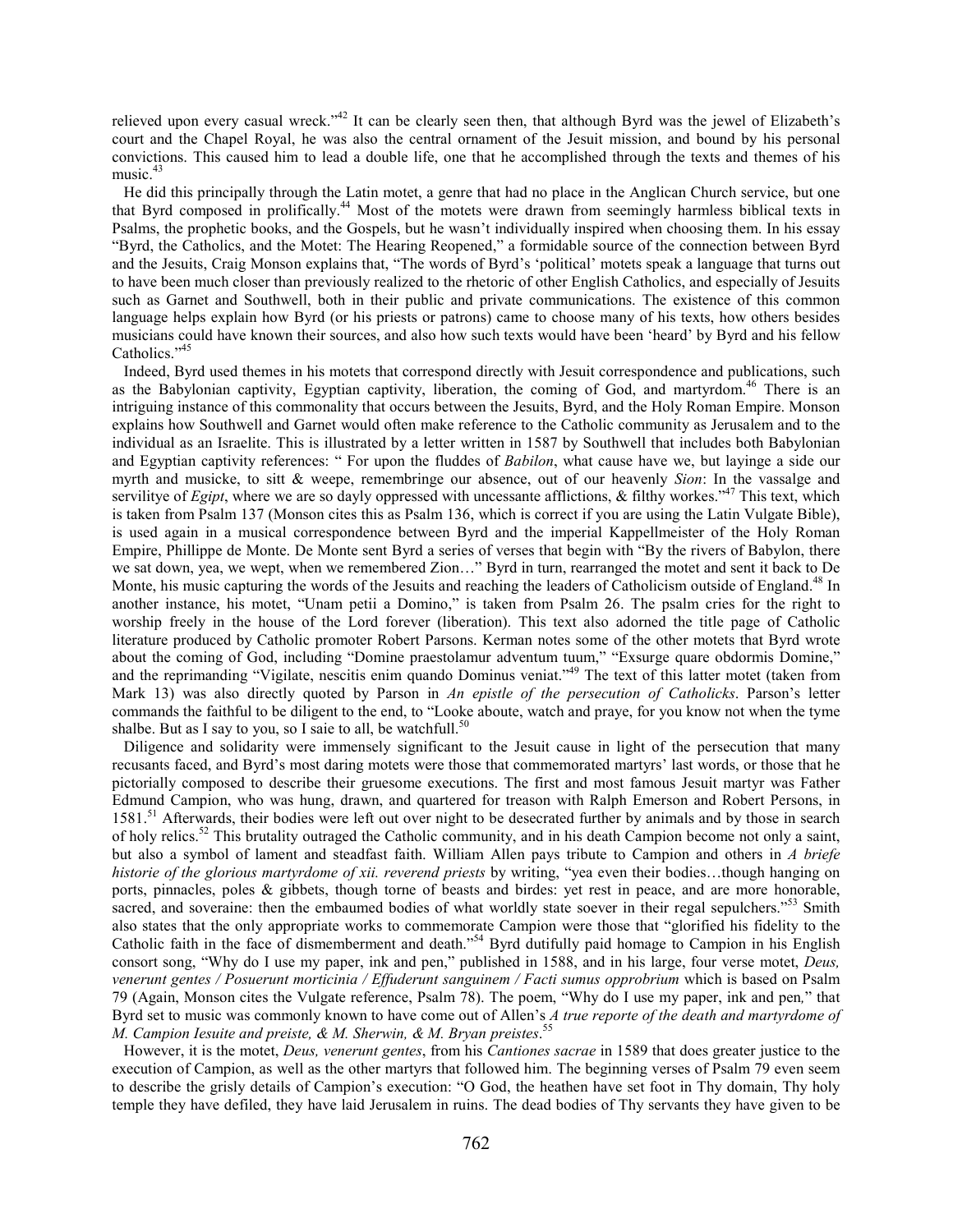meat unto the fowls of heaven, the flesh Thy saints unto the beasts of the earth."<sup>56</sup> Byrd set Psalm 79:2 to music in *Posuerunt morticinia*, the verse reading, "The dead bodies of your servants have they given as meat to the birds of the sky; the flesh of your saints, to the beasts of the earth." The fourth verse, *Facti sumus opprobrium* is taken from Psalm 79:4, which reads, "We are become a reproach to our neighbors, and scorn and derision to those round about us." These exact words were given in the speech Campion gave as he approached the gallows. Though he was quoting I Corinthians 4:9, the message is identical. In Allen's *A true reporte* the scene is described:

> with graue countenance, and sweete voice, [Campion] stoutly spake as followeth. *Spectaculum facti sumus Deo, Angelus & hominibus,* Saying these are the wordes of S. Paule, Englished thus: *We are made a spectacle, or a sight unto God, unto his Angels, and unto men:* verified this day in me, who am here a spectacle unto my Lord, a spectacle unto his Angles, and unto you men.<sup>57</sup>

Psalm 79:4 and I Cor. 4:9 became a meaningful peroration for later martyrs and Catholic literature, appearing on the title page of Robert Parson's *epistle of the persecution of Catholickes* and uttered by many on the gallows before the hangman's drop. The pope even offered indulgences to those that recited Psalm 79, *Deus venerunt gentes,* and prayed for the conversion of England.<sup>58</sup>

 Other gallows texts were used by Byrd as well, most importantly "Miserere mei Deus," "Adoramus te Christe," "In manus tuas Domine," and "Haec dies." Alexander Brian recited "Miserere mei, Deus" while being tortured by his executioners, and Southwell recited the Psalm at his execution in 1595. The consort song, *Adoramus te, Christe, et benedicimus tibi, quia per sanctam Crucem tuam redemisti mundum*, and *In manus tuas Domine* were both recited by Garnet at his execution in 1606. Finally, *Haec diesquam fecit Dominus laetemur in ea* were the last words of Father Roger Filcock in 1601. Whether Byrd or the martyrs first used these texts, this common language shows that there was a general knowledge or assumption that Byrd was using gallows texts.<sup>59</sup>

 Byrd's departure from the Chapel Royal in 1591 signals his retirement from the public sphere, but it was not his retirement from Catholic music.<sup>60</sup> Free of his courtly duties and firmly established as composer of secular and sacred music, both Protestant and Catholic, Byrd devoted himself to composing for the Catholic service. He settled at Stondon Massey in Sussex and took part in the Catholic community there under the protection of his patron, Sir John Petre.<sup>61</sup> In 1592 and 1594 he published the *Mass for Four Voices* and *Mass for Three Voices* as Ordinary settings for the Catholic mass, and in 1605 he published the first book of his *Gradualia*, which included the Proper settings of the Catholic mass for most of the chief feasts in the calendar.<sup>62</sup> The "*Gradualia* are Byrd's magnum opus" and it is Byrd's choice of Propers included that lead to his publication being labeled as politically subversive.<sup>63</sup> Byrd chose to include music for all of the major and minor feasts for the Blessed Virgin, All Saints, and Corpus Christi. Byrd's own description in his preface seems reflective of his religious views. He writes:

> *Noble* and *upright* men, you who find it agreeable sometimes to sing hymns and spiritual songs to God, here are published for you the use the Offices of the whole year which appropriate to the *most important* feasts of the Blessed Virgin Mary and of All Saints, along with some *additional songs* for five voices with their texts drawn from the *fount of sacred writings*. In addition here is also the office for the feast day of Corpus Christi, along with the more solemn antiphons of the same Blessed Virgin and other songs of this kind for four voices, and also the hymns composed for the praise of the Virgin (emphasis mine).<sup>64</sup>

These subjects—Marion devotion and transubstantiation—were main issues of contention between Protestants and Catholics, and All Saints was a commemoration to Catholic martyrs like Campion.<sup>65</sup> The "additional songs…from the fount of sacred writings" included texts already discussed, such as *Adoramus te* and *Unam petii a Domino* which were used in Catholic publication and quoted at the gallows.<sup>6</sup>

 One motet in particular, *Ave verum corpus* ("Hail, true body"), makes a strong political statement through the music itself and the text declamation. It is contained in the group of four four-voice motets for Corpus Christie, or the Body of Christ, a Catholic rite that has a subject contentious in nature. The Catholics believed in the transubstantiation of Jesus' body. That is, they believed that when they took communion, the bread and the wine was Christ's actual body and blood. Protestants developed a variety of views, but most felt that the Eucharist should be taken only symbolically.<sup>67</sup>It is Byrd's unusual setting of the text that indicates a certain message or resolve for the Catholic community. According to Phillip Brett, "for one rare instance in the composer's works, syntax overrules strict adherence to verse form in the setting of the first two lines, where Byrd also makes an important doctrinal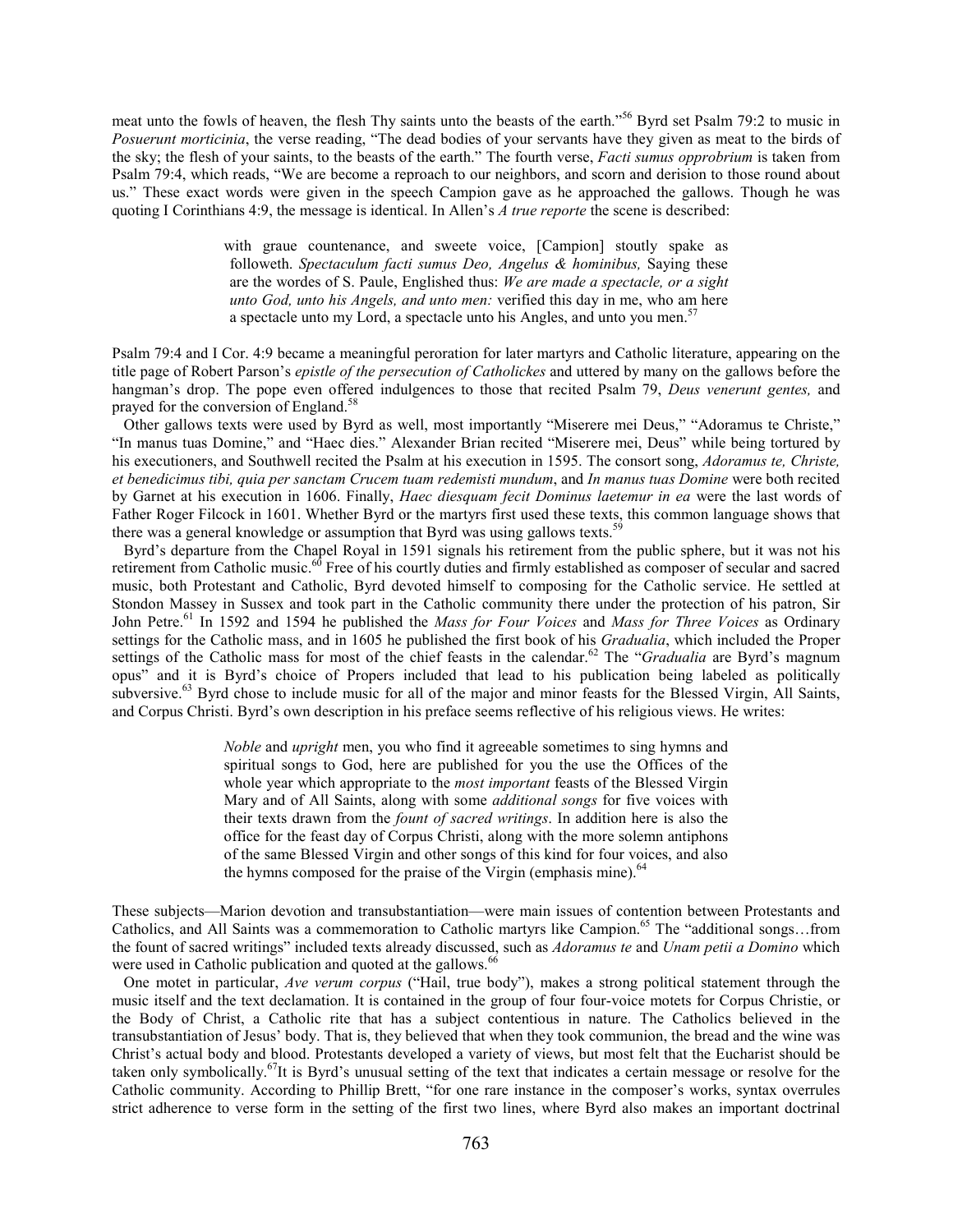point by placing declamatory stress not on 'corpus' but on 'verum.'" In other words, Byrd chooses to stress the Latin word for 'truth' instead of the word 'body,' even though it would make more sense musically to stress the first word. Byrd chose to emphasize not simply the body of Christ, but to publically declare that it is the true body of Christ in the Eucharist.<sup>68</sup> Though written for clandestine use, Byrd's blatant obstinacy was out for the world, and the crown, to see.

 The publication did not go unnoticed. According to Burton, due to rise in anti-Catholic sentiment after the failed Gunpowder plot in November of that year, Byrd had to withdraw the book until it could be reissued with its second installment in 1610.<sup>69</sup> The Gunpowder plot, or the Jesuit Treason, was an attempted assassination of King James I by English Catholics. McCarthy also writes that the antipathy toward anything Catholic was so strong that a man who was in possession of "certain papistical books written by William Byrd, and dedicated to Lord Henry Howard, earl of Northampton" was arrested in a London pub and thrown into Newgate prison.<sup>70</sup> Byrd's dedications of both Book I and II of the *Gradualia* are significant, as both of the recipients, the earl of Northampton and Lord Petre, were Catholics. Again Byrd showcased his finesse for diplomacy. As Byrd's patron and protector, Lord Petre was not an unusual dedicatee, but the earl of Northampton was a clever move by Byrd to position himself well with the monarchy. After the death of Elizabeth two years earlier, her successor, King James I ascended the throne. The earl of Northampton, who was a Roman Catholic and lover of music, was also one of the closest advisors to the King, making him the ideal dedicatee candidate. $11$ 

 The *Gradualia* was the last major sacred publication by Byrd before his death in 1623. William Byrd had served his conscience as a supporter of the Jesuit mission as well as dutifully serving the monarchy as the country's finest composer. The contents of his *Cantiones sacrae,* his Masses, and his *Gradualia* were composed for the encouragement and edification of the persecuted and marginalized English Catholic society. For this political and religious defiance Byrd risked persecution, but his status as a composer and shrewd tactics of personal diplomacy with the monarchy and those closest to it gave him the immunity to compose as he wished. Most importantly, he did this while maintaining his status as one of England's most celebrated composers.

#### 2. Acknowledgments

I like to thank my faculty advisor Dr. Sandra Yang, for all of her help and guidance during the process of this paper's creation.

#### 3. Citations

1. Kerry McCarthy, "William Byrd the Catholic," *Sacred Music* 133, no. 4 (2006): 48.

2. Sean Burton, "Sacred and Political Duality: An Analysis of Selected Motets from William Byrd's *Gradualia*," *Choral Journal* 47, no. 6 (2006) 7.

3. Joseph Kerman, "Music and Politics: The Case of William Byrd (1540-1623)," *Proceedings of the American Philosophical Society* 144, no. 3 (2000): pg. 282, http://www.jstor.org/stable/1515590 (accessed September 22, 2011).

4. Burton, 7.

5. Joseph Kerman, "William Byrd, Catholic and Careerist," *Sacred Music* 135, no.3 (2008): 16.

6. Kerman, "Music and Politics," 279.

7. Kerman, "Catholic and Careerist," 14.

8. Kerman, "Music and Politics," 284.

9. Kerman, "Music and Politics," 276.

10. Ibid., 280-281.

11. Kerry McCarthy, *Liturgy and Contemplation in Byrd's Gradualia* (New York: Routledge, 2007), 6.

12. John Harley, *The World of William Byrd: Musicians, Merchants and Magnates* (Burlington, VT: Ashgate, 2010), 6-18.

13. Burton, 7.

14. John Bennett, "A Tallis Patron?" *Royal Musical Association Research Chronicle,* no. 21 (1988): 43.

15. Harley, 52.

16. Kerman, "Catholic and Careerist," 13.

17. McCarthy, "William Byrd the Catholic," 49.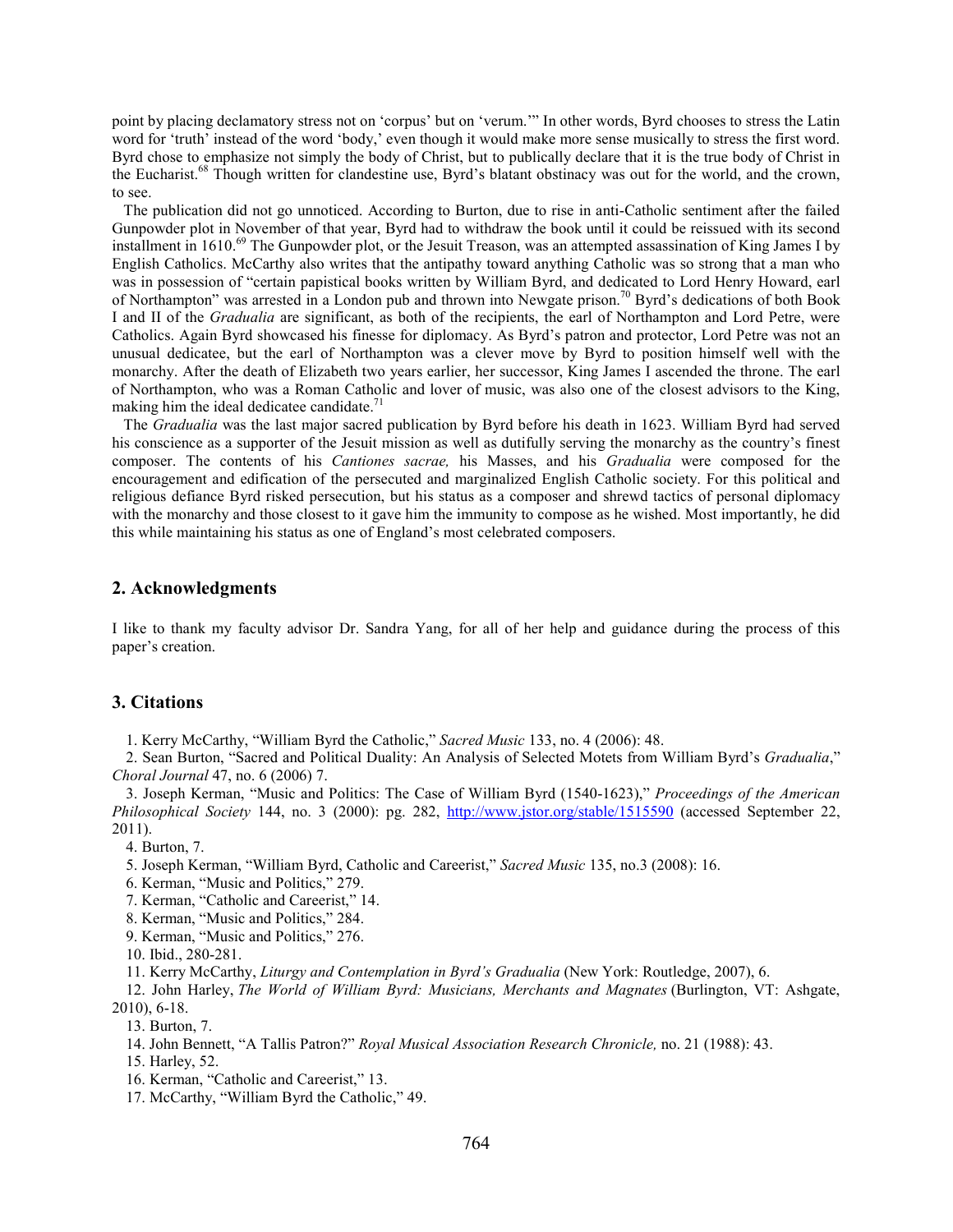18. McCarthy, *Liturgy and Contemplation in Byrd's Gradualia,* 11.

19. J. Powell Metcalfe, "The Music of the Church of England, As Contemplated by the Reformers," *The Musical Times and Singing Class Circular* 12, no. 273 (1865): 157, http://www.jstor.org/stable/3354142 (accessed September 29, 2011).

20. McCarthy, "William Byrd the Catholic," 49.

21. Robert Tittler and Norman Jones, eds. *A Companion to Tudor Britain (Blackwell Companions to British History)*, Malden, MA: Wiley-Blackwell, 2009, 254.

22. David Mateer, "William Byrd's Middlesex Recusancy," *Music & Letters* 78, no. 1 (1997): 2.

- 23. Tittler and Jones, eds., 245-255.
- 24. Mateer, 1.

25. Kerman, "Music and Politics," 277.

- 26. Ibid., 276.
- 27. Ibid, 281.

28. Kerman, "Catholic and Careerist," 15.

- 29. Kerman, "Music and Politics," 277.
- 30. Burton, 7.

31. Jeremy L. Smith, "'Unlawful song': Byrd, the Babington plot and the Paget choir," *Early Music* 38, no. 4 (2010): pg. 504.

- 32. Kerman, "Music and Politics," 281-282.
- 33. Mateer, 11.
- 34. Tittler and Jones, eds., 255.
- 35. Kerman, "Music and Politics," 276.
- 36. McCarthy, *Liturgy and Contemplation in Byrd's Gradualia*, 20.
- 37. Kerman, "Music and Politics," 277.
- 38. Ibid., 276.

39. Craig A. Monson, "Byrd, the Catholics, and the Motet: The Hearing Reopened." In *Hearing the Motet,* ed. Dolores Pesce (New York: Oxford University Press, 1997), 348.

40. Ibid., 350.

- 41. Smith, "Unlawful song," 497.
- 42. Kerman, "Music and Politics," 277.
- 43. Kerman, "Catholic and Careerist," 15.
- 44. Kerman, "Music and Politics." 277.
- 45. Monson, 350
- 46. Ibid., 348.
- 47. Ibid., 353.
- 48. Kerman, "Music and Politics," 279-280.

49. Ibid., 278-279. Translation of texts: "One thing have I requested from the Lord;" "Oh Lord, we look for your coming;" "Arise Oh Lord why sleepest Thou;" "Watch therefore: for ye know not when your Lord doth come"

- 50. Monson, 354.
- 51. McCarthy, *Liturgy and Contemplation in Byrd's Gradualia*, 20.
- 52. Kerman, "Music and Politics," 278.
- 53. Monson, 358.
- 54. Smith, "Unlawful song," 500.
- 55. Monson, 354-355.
- 56. Kerman, "Music and Politics," 278.
- 57. Monson, 354-362.
- 58. Ibid.
- 59. Ibid., 362-370.
- 60. Kerman, "Catholic and Careerist,"18.
- 61. Monson, 363.
- 62. Burton, 7-8.
- 63. Kerman, "Catholic and Careerist," 19.
- 64. Burton, 8-9.
- 65. Ibid.
- 66. Ibid., 9.
- 67. Alister E. McGrath, ed., *The Christian Theology Reader*, 3rd ed. (Malden, MA: Wiley-Blackwell, 2007), xxi.